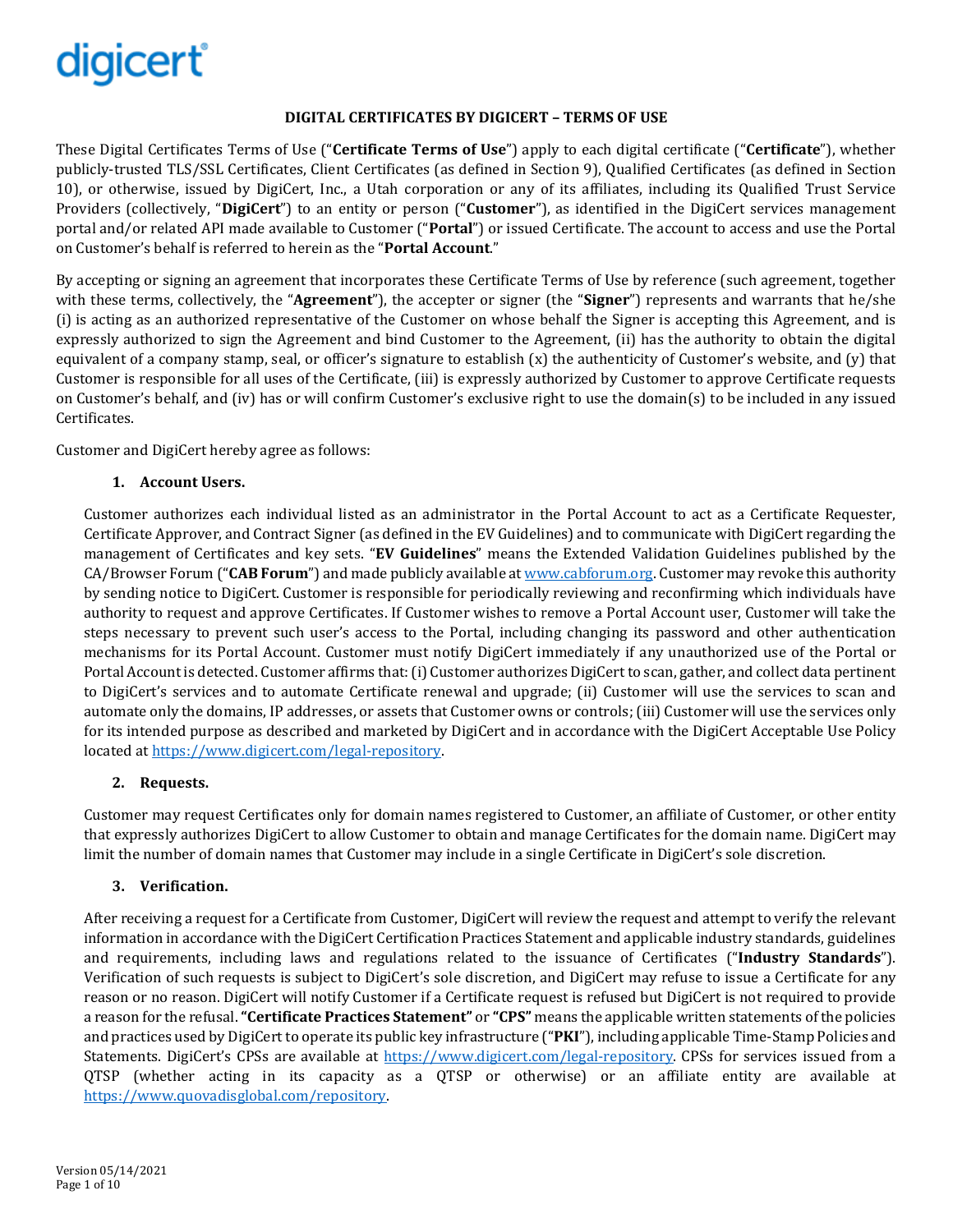## **4. Certificate Life Cycle.**

The lifecycle of an issued Certificate depends on the selection made by Customer when ordering the Certificate, the requirements in the CPS, and the intended use of the Certificate. DigiCert may modify Certificate lifecycles for unissued Certificates as necessary to comply with requirements of: (i) the Agreement; (ii) Industry Standards; (iii) DigiCert's auditors; or (iv) an Application Software Vendor. "**Application Software Vendor**" means an entity that displays or uses Certificates in connection with a distributed root store in which DigiCert participates or will participate. Customer agrees to cease using a Certificate and its related Private Key (defined below) after the Certificate's expiration date or after DigiCert revokes a Certificate as permitted in the Agreement.

## **5. Issuance.**

If verification of a Certificate is completed to DigiCert's satisfaction, DigiCert will issue and deliver the requested Certificate to Customer using any reasonable means of delivery. Typically, DigiCert will deliver Certificates via email to an address specified by Customer as an electronic download in the Portal or in response to an API call made by Customer via the Portal. Publicly-trusted Certificates are issued from a root or intermediate Certificate selected by DigiCert. DigiCert may change which root or intermediate certificate is used to issue Certificates at any time and without notice to Customer. Customer will abide by all applicable laws, regulations and Industry Standards when ordering and using Certificates, including United States export control and economic sanctions laws and regulations. Customer acknowledges that the Certificates are not available in countries or regions restricted by the United States Treasury Department's Office of Foreign Assets Control, the United States Commerce Department, the European Commission, the United Kingdom HM Treasury's Office of Financial Sanctions Implementation, or other applicable governmental agencies having jurisdiction over DigiCert.

## **6. Certificate License.**

Effective immediately after delivery and continuing until the Certificate expires or is revoked, Customer may only use, for the benefit of the Certificate's subject, each issued Certificate and corresponding Key Set for the purposes described in the CPS, in accordance with all applicable laws, regulations, Industry Standards, and with the terms herein. Any Certificates trusted by Application Software Vendors are subject to all applicable Industry Standards requirements, including those found in applicable Application Software Vendor root store policies and the CPS, regardless of how the Certificates are used. Any use that is not allowed by applicable Industry Standards or the CPS is not permitted. DigiCert strongly discourages certificate or key pinning, using Certificates trusted for the web with non-web PKI, or any other use of Certificates that would make it difficult for Customer to meet the revocation timelines or other requirements of the CPS, and any such use will not be considered a sufficient reason to delay revocation. "**Key Set**" means a set of two or more mathematically related keys, referred to as Private Keys or key shares along with a Public Key, wherein (i) the Public Key can encrypt a message which only the Private Key(s) can decrypt, and (ii) even knowing the Public Key, it is computationally infeasible to discover the Private Key(s). Customer will promptly inform DigiCert if it becomes aware of any misuse of a Certificate, Private Key, or the Portal. Customer is responsible for obtaining and maintaining any authorization or license necessary to order, use, and distribute a Certificate to end users and systems, including any license required under United States' export laws. SSL Certificates may be used on one or more physical server or device at a time; however, DigiCert may charge a fee for use of Certificates on additional servers or devices.

# **7. Key Sets.**

A "**Private Key**" means the key that is kept secret by Customer that is used to create digital signatures and/or decrypt electronic records or files that were encrypted with the corresponding Public Key. A "**Public Key**" means Customer's publicly-disclosed key that is contained in Customer's Certificate and corresponds to the secret Private Key that Customer uses. Customer must (i) generate Key Sets using trustworthy systems, (ii) use Key Sets that are at least the equivalent of RSA 2048 bit keys, and (iii) keep all Private Keys confidential. Customer is solely responsible for any failure to protect its Private Keys. Customer represents that it will only generate and store Key Sets for Adobe Signing Certificates and EV Code Signing Certificates on a FIPS 140-2 Level 2 device. All other Certificate types may be stored on secure software or hardware systems. Customer is responsible for ensuring that Customer's acquisition, use, or acceptance of Key Sets generated by DigiCert in accordance with the Agreement complies with applicable local laws, rules and regulations – including but not limited to export and import laws, rules, and regulations – in the jurisdiction in which Customer acquires, uses, accepts or otherwise receives such Key Sets. If Customer is permitted to import or export Private Keys (including copies) in connection with its use of specific DigiCert services, DigiCert will not be liable to Customer for Customer's use or storage of Private Keys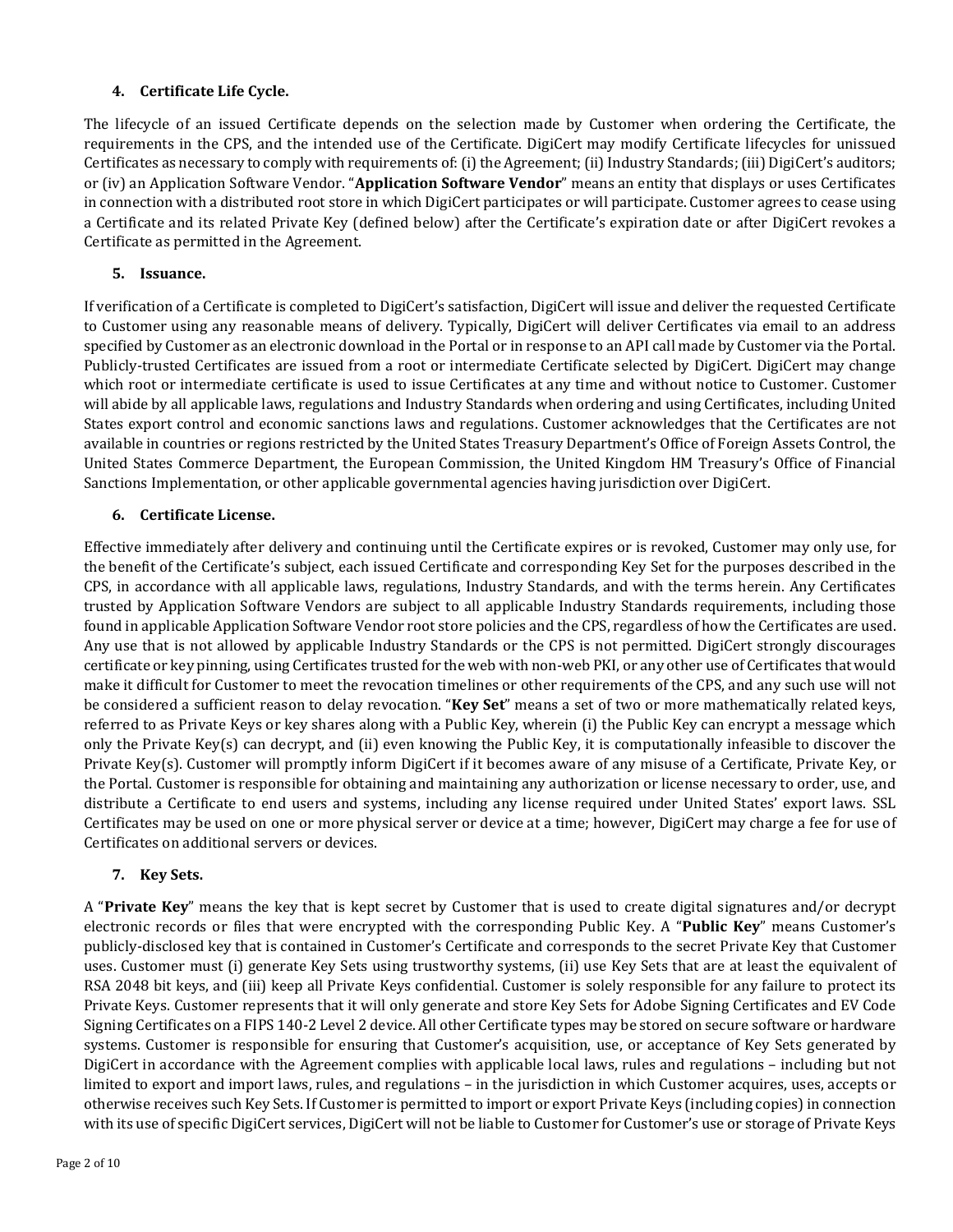(including copies) that are not created in the applicable Portal or service or that are used outside such Portal or service, including after they are exported from the applicable Portal or service.

# **8. Certificate Transparency.**

To ensure Certificates function properly throughout their lifecycle, DigiCert may log Certificates with a public certificate transparency database. Log server information is publicly accessible. Once submitted, information cannot be removed from a log server.

## **9. Client Certificates.**

<span id="page-2-0"></span>"**Client Certificate**" means a Certificate that contains any extendedKeyUsage other than codeSigning, timestamping or serverAuthentication. The Client Certificate uses are varied and are defined by the Client Certificate profile. Some of the possible uses defined in a Client Certificate profile may include, digital signature, email encryption, and cryptographic authentication. If Customer wishes to request Client Certificates, Customer must (i) confirm the identity and affiliation of the requester using appropriate internal documentation as prescribed the CPS, and (ii) confirm that the information provided and representations related to or incorporated in any Client Certificate are true, complete, and accurate in all material respects.

## **10. Qualified Certificates.**

<span id="page-2-1"></span>"**Qualified Certificate**" means a Certificate (i) that is issued by a Qualified Trust Service Provider pursuant to the requirements of applicable EU or Swiss certification and electronic signature laws, and (ii) that carries the highest assurance level of "qualified" pursuant to such requirements.

"**Qualified Trust Service Provider**" or "**QTSP**" means an affiliate entity of DigiCert that is certified by governmental authorities to issue Qualified Certificates. DigiCert's QTSP's are as follows:

| <b>OTSP Entity</b>            | <b>Trusted List</b>      | <b>Iurisdiction of Supervisory Body</b> |
|-------------------------------|--------------------------|-----------------------------------------|
| QuoVadis Trustlink B.V.       | Netherlands Trusted List | <b>Netherlands</b>                      |
| DigiCert Europe Belgium B.V.  | Belgium Trusted List     | Belgium                                 |
| QuoVadis Trustlink Schweiz AG | Swiss Trusted List       | Switzerland                             |

With respect to Qualified Certificates, Customer will (i) where use of a Qualified Signature Creation Device (QSCD) is required by Industry Standards, only use its Qualified Certificates for electronic signatures generated using the QSCD storing the Qualified Certificates, (ii) if Customer is a natural person, maintain and use their Private Keys only under their sole control; and (iii) if Customer is a legal entity or organization, maintain and use its Private Keys only under its control and direction.

## **11. Management.**

DigiCert will generally issue, manage, renew, and revoke a Certificate in accordance with any instructions submitted by Customer through the Portal and may rely on such instructions as accurate. Customer will provide accurate and complete information when communicating with DigiCert and will notify DigiCert within 5 Business Days if any information relating to its account on the Portal changes. Customer will respond to any inquiries from DigiCert regarding the validity of information provided by Customer within 5 Business Days after Customer receives notice of the inquiry. Customer will review and verify the Certificate data prior to using the Certificate for accuracy. Certificates are considered accepted by Customer thirty (30) days after the Certificate's issuance, or earlier upon use of the Certificate when evidence exists that the Customer used the Certificate. Although DigiCert may send a reminder about expiring Certificates, DigiCert is under no obligation to do so and Customer is solely responsible for ensuring Certificates are renewed prior to expiration. "**Business Day**" means Monday through Friday, excluding U.S. Federal Holidays, which are set forth in 5 U.S.C. § 6103.

# **12. Registration Authority.**

Except for publicly-trusted TLS/SSL Certificates and Qualified Certificates, Customer is appointed as a Registration Authority (and Customer hereby accepts such appointment) pursuant to the terms of the applicable CPS. To the extent that Customer performs any functions of a Registration Authority, it will do so in compliance with the applicable CPS, and DigiCert may rely on Customer's actions when acting as a Registration Authority. To the extent any third-party claim, suit, proceeding or judgment arises from Customer's failure to strictly comply with the obligations of a Registration Authority,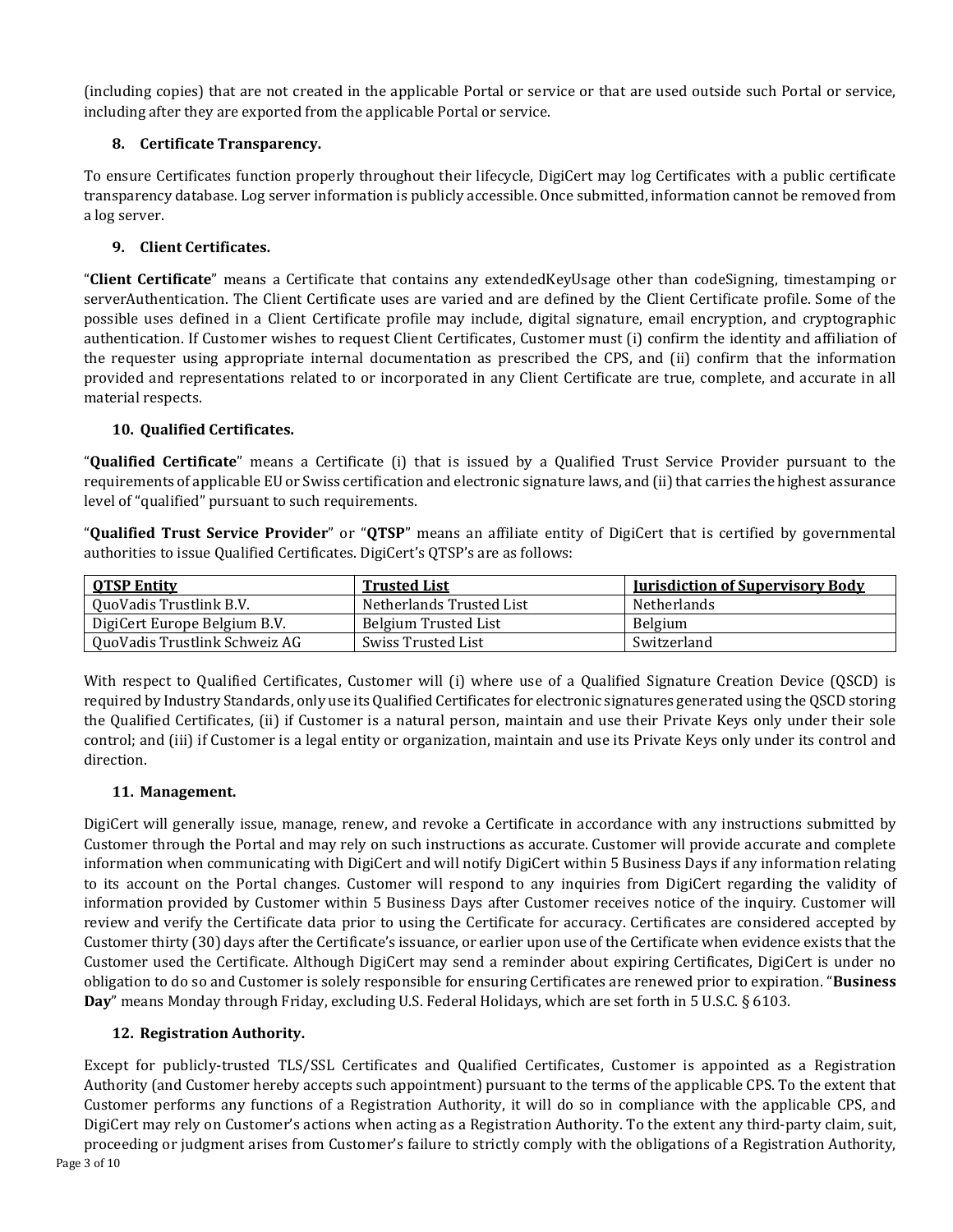Customer must defend, hold harmless, and indemnify DigiCert and its directors, officers, agents, employees, successors and assigns from such claim. If operating as a Registration Authority, Customer will cause its subscribers receiving Certificates hereunder to abide by the terms of the DigiCert Subscriber Agreement, found at [https://www.digicert.com/subscriber](https://www.digicert.com/subscriber-agreement)[agreement.](https://www.digicert.com/subscriber-agreement) Subscribers of Customer must accept the Subscriber Agreement before receiving Certificates.

## **13. Security and Use of Key Sets.**

Customer will securely generate and protect the Key Sets associated with a Certificate and take all steps necessary to prevent the compromise, loss, or unauthorized use of a Private Key associated with a Certificate. Customer will use passwords that meet the requirements specified by the CAB forum network security requirements and other relevant requirements to meet best practices. Customer will only allow Customer's employees, agents, and contractors to access or use Private Keys if the employee, agent, or contractor has undergone a background check by Customer (to the extent allowed by law) and has training or experience in PKI and other information security fields. Customer will notify DigiCert, request revocation of a Certificate and its associated Private Key, cease using such Certificate and its associated Private Key, and remove the Certificate from all devices where it is installed if: (i) any information in the Certificate is or becomes incorrect or inaccurate, or (ii) there is any actual or suspected misuse or compromise of the Private Key associated with the Public Key included in the Certificate. For code signing Certificates, Customer will promptly cease using a Certificate and its associated Private Key and promptly request revocation of the Certificate if Customer believes that (a) any information in the Certificate is, or becomes, incorrect or inaccurate, (b) the Private Key associated with the Public Key contained in the Certificate was misused or compromised, or (c) there is evidence that the Certificate was used to sign Suspect Code. "**Suspect Code**" means code that contains harmful or malicious functionality of any kind or that contains serious vulnerabilities, including spyware, malware and other code that installs without the user's consent and/or resists its own removal, and code that can be exploited in ways not intended by its designers to compromise the trustworthiness of the platforms on which it executes. Customer will not use the same Private Key for different Certificate types. For example, Customer will not use a Private Key that is used for code signing to request a non-code signing Certificate. If DigiCert detects that a Private Key that has been used for a certain Certificate type or action (e.g., code signing) is being used to request a different Certificate type (e.g., TLS/SSL or Client Certificate), then DigiCert will be required to revoke all Certificates associated with such Private Key or related Key Set that are in Customer's related Portal Account or that have otherwise been issued by DigiCert. Customer will respond to DigiCert's instructions concerning Key Set compromise or Certificate misuse within 24 hours. Customer will promptly cease using the Key Set corresponding to a Certificate upon the earlier of (I) revocation of the Certificate, and (II) the date when the allowed usage period for the Key Set expires. After revocation, Customer must cease using the Certificate.

## **14. Defective Certificates.**

Customer's sole remedy for a defect in a Certificate ("**Defect**") is to require DigiCert to use commercially reasonable efforts to cure the defect after receiving notice of such Defect from Customer. DigiCert is not obligated to correct a Defect if (i) Customer misused, damaged, or modified the Certificate, (ii) Customer did not promptly report the Defect to DigiCert, or (iii) Customer has breached any provision of the Agreement.

# **15. Relying Party Warranty.**

Customer acknowledges that the Relying Party Warranty is only for the benefit of Relying Parties. "**Relying Party Warranty**" means a warranty offered to a Relying Party that meets the conditions found in the Relying Party Agreement and Limited Warranty posted on DigiCert's website at [https://www.digicert.com/legal-repository.](https://www.digicert.com/legal-repository) The Relying Party<br>Warranty for Certificates issued from a QTSP or a DigiCert affiliate is posted at Warranty for Certificates issued from a QTSP or a DigiCert affiliate is posted at [https://www.quovadisglobal.com/repository.](https://www.quovadisglobal.com/repository) Customer does not have rights under the Relying Party Warranty, including any right to enforce the terms of the Relying Party Warranty or make a claim under the Relying Party Warranty. "**Relying Party**" has the meaning set forth in the Relying Party Warranty. An Application Software Vendor is not a Relying Party when the software distributed by the Application Software Vendor merely displays information regarding a Certificate or facilitates the use of the Certificate or digital signature.

## **16. Representations.**

For each requested Certificate, Customer represents and warrants that:

a. Customer has the right to use or is the lawful owner of (i) any domain name(s) specified in the Certificate, and (ii) any common name or organization name specified in the Certificate;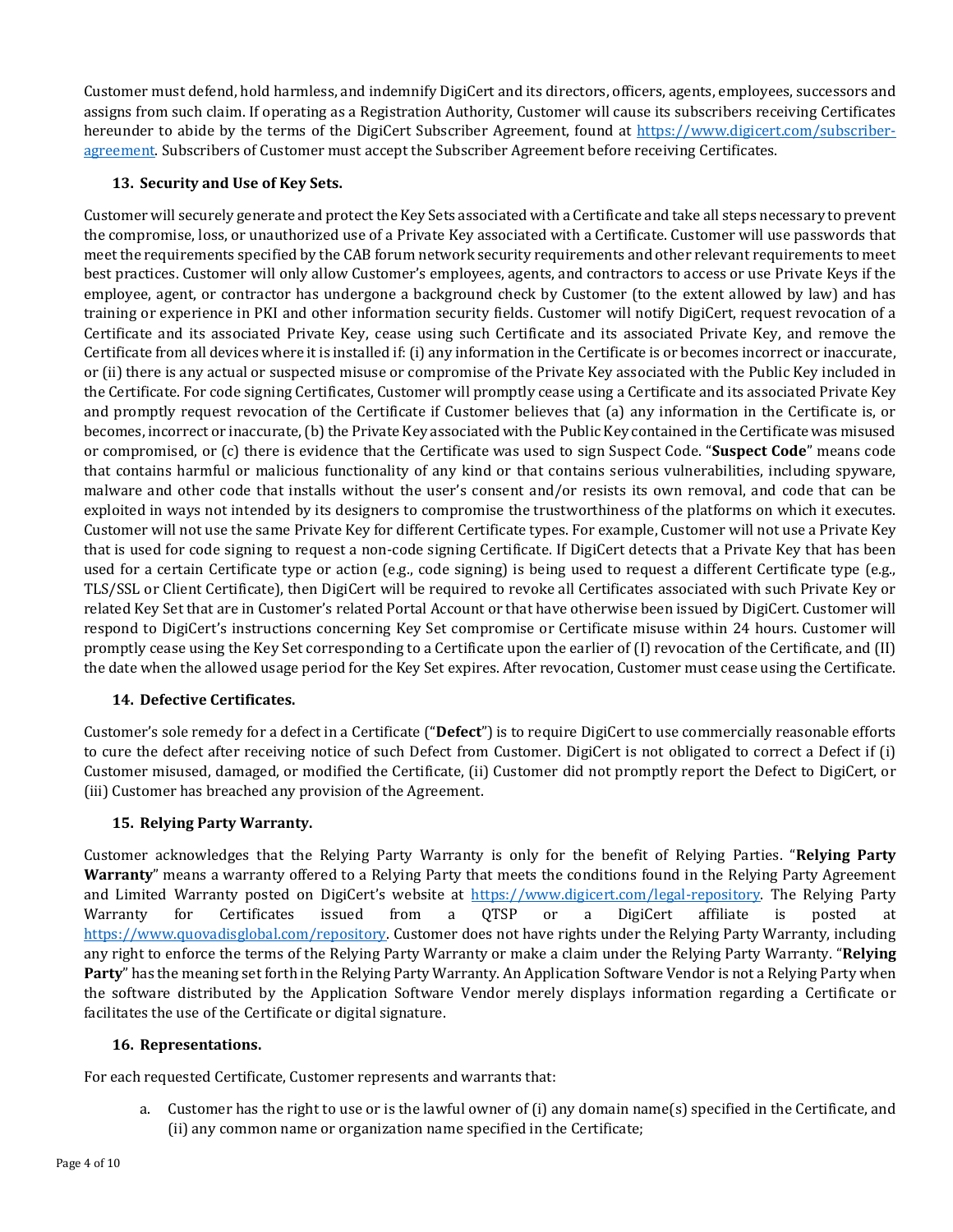- b. Customer will use the Certificate only for authorized and legal purposes, including not using the Certificate to sign Suspect Code and will use the Certificate and Private Key solely in compliance with all applicable laws and solely in accordance with the Certificate purpose, the CPS, any applicable certificate policy, and the Agreement;
- c. Customer has read, understands, and agrees to the CPS;
- d. Customer will immediately report in writing to DigiCert any non-compliance with the CPS or Baseline Requirements; and
- e. the organization included in the Certificate and the registered domain name holder is aware of and approves of each Certificate request.

#### **17. Restrictions.**

Customer will only use a TLS/SSL Certificate on the servers accessible at the domain names listed in the issued Certificate. Additionally, Customer will not:

- a. modify, sublicense, or create a derivative work of any TLS/SSL Certificate (except as required to use the Certificate for its intended purpose) or Private Key;
- b. upload or distribute any files or software that may damage the operation of another's computer;
- c. make representations about or use a TLS/SSL Certificate except as allowed in the CPS;
- d. impersonate or misrepresent Customer's affiliation with any entity;
- e. use a Certificate or any related software or service (such as the Portal) in a manner that could reasonably result in a civil or criminal action being taken against Customer or DigiCert;
- f. use a Certificate or any related software to breach the confidence of a third party or to send or receive unsolicited bulk correspondence;
- g. use code signing Certificates to sign Suspect Code;
- h. apply for a code signing Certificate if the Public Key in the Certificate is or will be used with a non-code signing Certificate;
- i. interfere with the proper functioning of the DigiCert website or with any transactions conducted through the DigiCert website;
- j. attempt to use a Certificate to issue other Certificates;
- k. monitor, interfere with or reverse engineer the technical implementation of the DigiCert systems or software or otherwise knowingly compromise the security of the DigiCert systems or software;
- l. submit Certificate information to DigiCert that infringes the intellectual property rights of any third party; or
- m. intentionally create a Private Key that is substantially similar to a DigiCert or third-party Private Key.

#### **18. Certificate Revocation.**

DigiCert may revoke a Certificate without notice for the reasons stated in the CPS, including if DigiCert reasonably believes that:

- a. Customer requested revocation of the Certificate or did not authorize the issuance of the Certificate;
- b. Customer has breached the Agreement or an obligation it has under the CPS;
- c. any provision of an agreement with Customer containing a representation or obligation related to the issuance, use, management, or revocation of the Certificate terminates or is held invalid;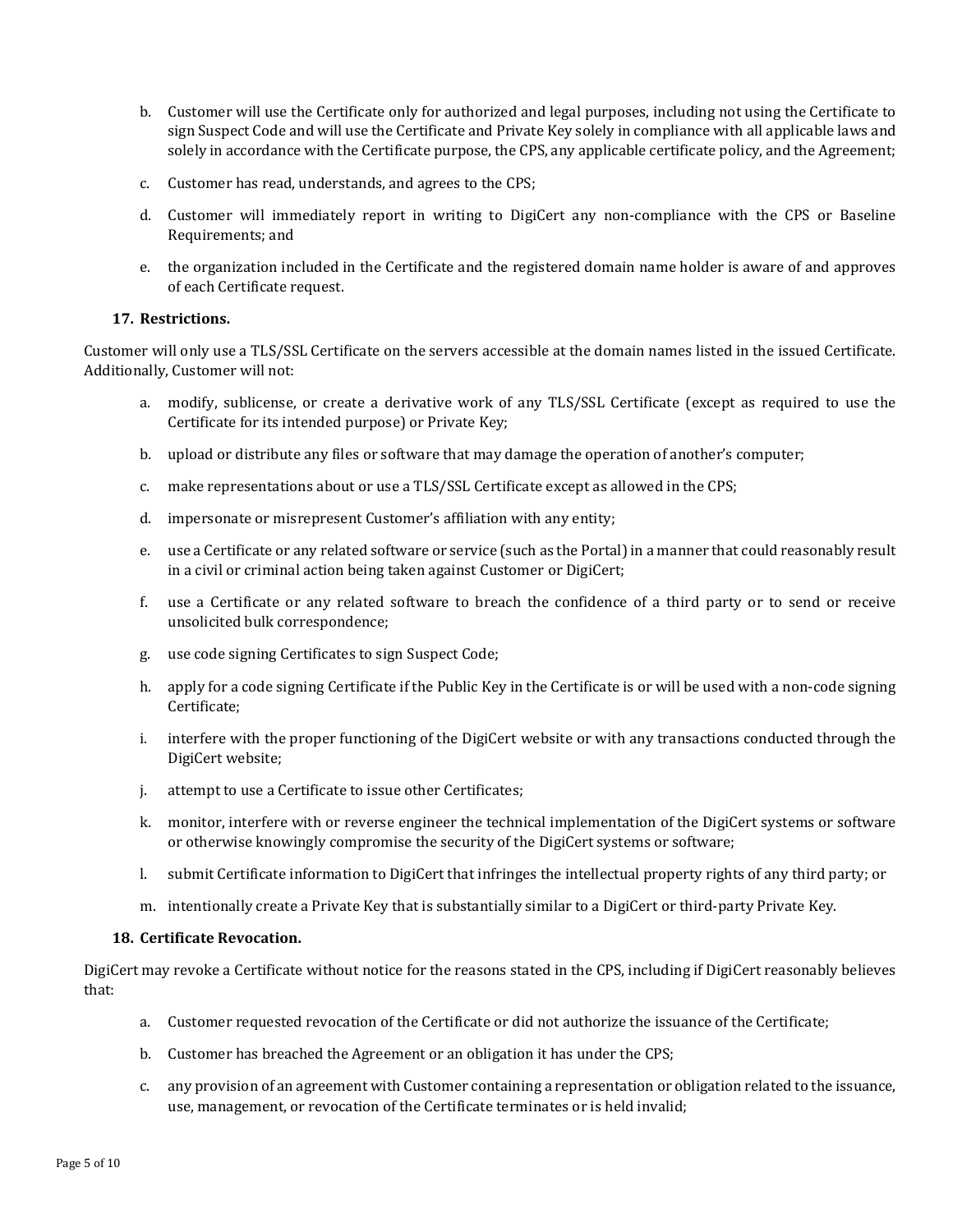- d. Customer is added to a government prohibited person or entity list or is operating from a prohibited destination under the laws of the United States;
- e. the Certificate contains inaccurate or misleading information;
- f. the Certificate was used without authorization, outside of its intended purpose or used to sign Suspect Code;
- g. the Private Key associated with the Certificate was disclosed or compromised;
- h. the Certificate was (i) misused, (ii) used or issued contrary to law, the CPS, or Industry Standards, or (iii) used, directly or indirectly, for illegal or fraudulent purposes, such as phishing attacks, fraud, or the distribution of malware, other illegal or fraudulent purposes, or any other violations as outlined in the DigiCert Acceptable Use Policy; or
- i. Industry Standards or DigiCert's CPS require Certificate revocation, or revocation is necessary to protect the rights, confidential information, operations, or reputation of DigiCert or a third party.

#### **19. Sharing of Information.**

Customer acknowledges and accepts that if (i) the Certificate or Customer is identified as a source of Suspect Code, (ii) the authority to request the Certificate cannot be verified, or (iii) the Certificate is revoked for reasons other than Customer request (e.g. as a result of private key compromise, discovery of malware, etc.), DigiCert is authorized to share information about Customer, any application or object signed with the Certificate, the Certificate, and the surrounding circumstances with other certification authorities or industry groups, including the CAB Forum.

#### **20. Industry Standards.**

Both parties will comply with all Industry Standards and laws that apply to the Certificates; if such an applicable law or Industry Standard changes and that change affects the Certificates or other services provided under the Agreement, then DigiCert may alter the services or amend or terminate the Agreement to the extent necessary to comply with the change.

#### **21. Equipment.**

Customer is responsible, at Customer's expense, for (i) all computers, telecommunication equipment, software, access to the Internet, and communications networks (if any) required to use the Certificates and related DigiCert software or services; and (ii) Customer's conduct and its website maintenance, operation, development, and content.

#### **22. Certificate Beneficiaries.**

Relying Parties and Application Software Vendors are express third-party beneficiaries of Customer's obligations and representations related to the use or issuance of a Certificate. The Relying Parties and Application Software Vendors are not express third party beneficiaries with respect to any DigiCert software.

#### **23. Intermediate Certificates.**

<span id="page-5-0"></span>This Sectio[n 23](#page-5-0) only applies if Customer purchases a dedicated Private Root Certificate and/or Intermediate Certificate for the issuance of Private Certificates or publicly-trusted Certificates as specified in an Order Form.

- a. Creation. Within 60 days after receiving applicable payment pursuant to the Agreement and the information required by DigiCert to create the Root Certificate and/or Intermediate Certificate as described in subsection (b) below, DigiCert will create a Root Certificate and/or an Intermediate Certificate for issuing (i) non-publicly trusted Certificates through the Portal or (ii) publicly-trusted Certificates as specified in an Order Form. A "**Private Certificate**" means a Certificate that is not embedded in any trust store. A "**Root Certificate**" means a self-signed Certificate that is stored in a secure off-line state and used to issue other Certificates. "**Intermediate Certificate**" means a Certificate that is signed by a Private Key corresponding to a Root Certificate and that is used to issue Certificates for use by Customer.
- b. Contents. DigiCert and Customer will work together in good-faith to determine the appropriate contents of the Root Certificate and/or Intermediate Certificate. Customer must provide DigiCert with all information required by DigiCert for the creation of the Root Certificate and/or Intermediate Certificate within twelve (12) months of concluding an agreement for the creation of that Root Certificate and/or Intermediate Certificate. If Customer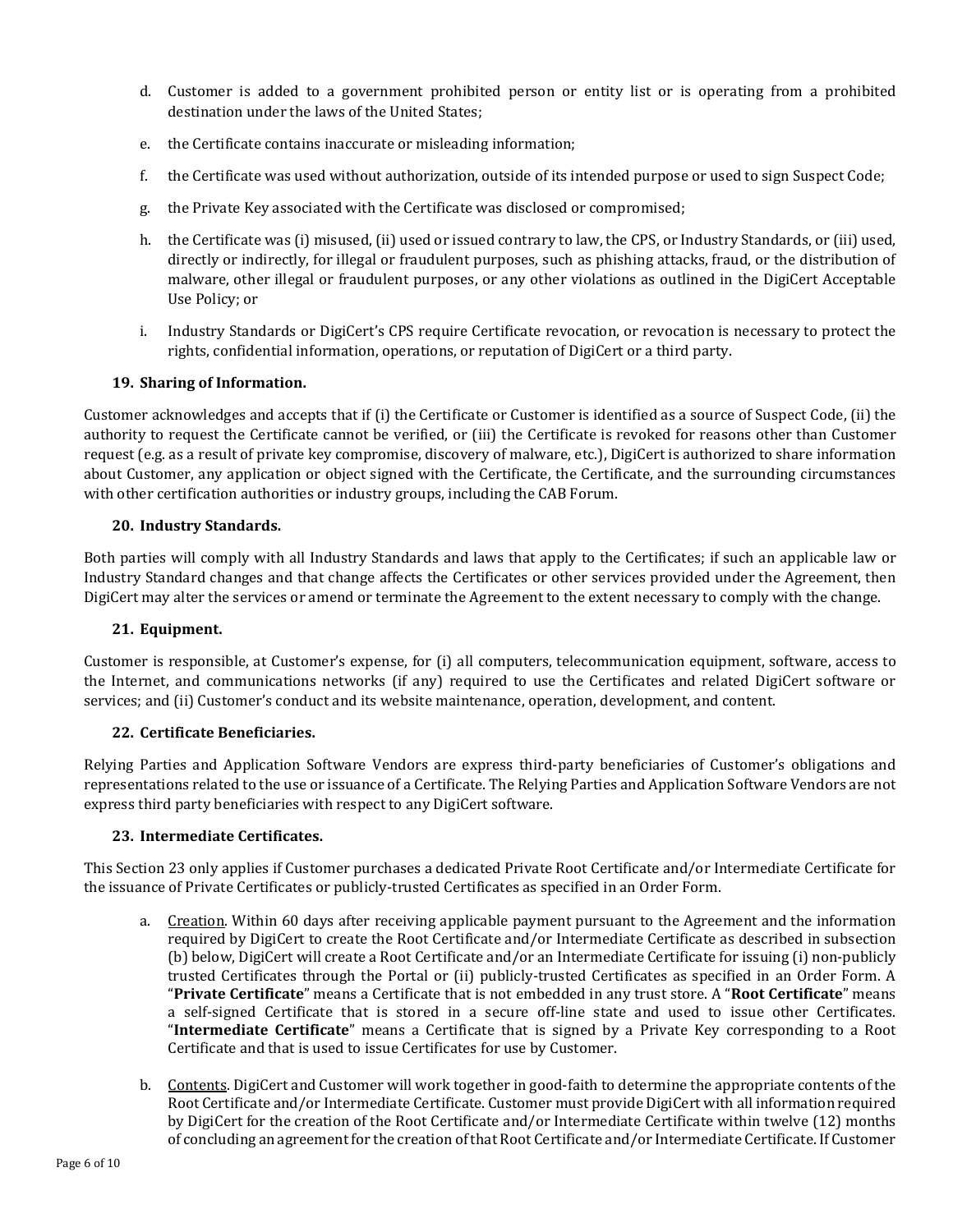fails to provide all required information within that time frame, Customer will forfeit the right to request the Root Certificate and/or Intermediate Certificate and DigiCert will retain any fees paid for the creation of the Root Certificate and/or Intermediate Certificate. After an Intermediate Certificate is created, Customer may not modify the contents of such Intermediate Certificate but may create as many identical copies of the Intermediate Certificate as needed. Intermediate Certificates have a set ten-year lifecycle, after which they expire without renewal. Customer is responsible for ensuring that all Certificates issued from an Intermediate Certificate expire at least two years prior to the expiration of the Intermediate Certificate. DigiCert has the right to revoke any Certificates issued from the Intermediate Certificates that are still valid within two years of the expiration of the Intermediate Certificate.

- c. Ownership. DigiCert retains sole ownership of the Intermediate Certificate but, except as otherwise provided herein, will use the Intermediate Certificate issued in connection with this Agreement solely in accordance with the instructions provided by Customer through the Portal. Customer may generate copies of the Intermediate Certificate and distribute copies of the Intermediate Certificate to its own end users and customers.
- d. Hosting. DigiCert will host the Intermediate Certificate's Private Key in DigiCert's secure PKI systems. Customer may not remove or have a third party remove the Intermediate Certificate's Private Key from DigiCert's PKI systems for any reason. DigiCert will provide and host CRL/OCSP services for Customer. DigiCert will continue to provide the CRL/OCSP services after the Agreement's termination until all Certificates issued thereunder expire or are revoked. For an Intermediate Certificate that issues publicly-trusted Certificates, because the Intermediate Certificate issues publicly-trusted Certificates, is hosted in DigiCert's PKI, and is managed by DigiCert's personnel, the Intermediate Certificate will be covered by DigiCert's WebTrust audit. If Industry Standards or the policies of an Application Software Vendor change in a manner that requires a separate audit of the Intermediate Certificate, then DigiCert and Customer will work together in good faith to obtain the required audit.
- e. Revocation. DigiCert will have the right to revoke the Intermediate Certificate if: (i) Customer requests revocation in writing to DigiCert, citing a specific violation of industry standards; (ii) DigiCert has reasonable grounds to believe the Intermediate Certificate has been compromised; (iii) Customer materially breaches the Agreement and fails to remedy the breach within 30 days after receiving notice of the breach; (iv) Customer continues to use the Intermediate Certificate after Customer's right to use the Intermediate Certificate terminates, or (v) DigiCert reasonably believes the revocation is required by Industry Standards.
- f. Restrictions. Customer will not: (i) create or attempt to create additional intermediate certificates from the Intermediate Certificate; (ii) sell, distribute, rent, lease, license, assign, or otherwise transfer the Intermediate Certificate to any third party; (iii) use an Intermediate Certificate provided by DigiCert after its expiration, its revocation, or the termination of this Agreement; (iv) alter, modify or revise an Intermediate Certificate provided by DigiCert; or (v) use the Intermediate Certificate if Customer has reason to believe that the Intermediate Certificate's Private Key was compromised.

#### **24. EULA & Third-Party Terms.**

- a. Customer's use of any DigiCert service (or component thereof) that is in the form of software ("**Licensed Software**") meant to be installed on equipment or devices by or on behalf of Customer will be governed by the license agreement accompanying the Licensed Software; provided that if no license agreement accompanies the Licensed Software, the use of such Licensed Software will be governed by the Software End User License Agreement ("**EULA**") set forth in [https://www.digicert.com/eula.](https://www.digicert.com/eula)
- b. Customer acknowledges and agrees that if Customer's Certificate includes a legal entity identifier ("**LEI**") provided by Ubisecure Oy, then the Ubisecure Oy – RapidLEI Terms of Service available at <https://rapidlei.com/documents/global-lei-system-terms/> will apply to Customer's LEI and use of the RapidLEI Legal Entity Identifier Management System or successor service.
- c. Customer acknowledges and agrees that Customer's use of DigiCert's post-quantum cryptographic (PQC) toolkit (the "**PQC Toolkit**") will be governed by the following terms, in addition to the terms of any other applicable license agreement: (i) the license granted to Customer in relation to the PQC Toolkit is a nonexclusive, terminable license to be used only in connection with a DigiCert certificate that includes a signature and public key generated by or with the PQC Toolkit or related testing and configuration activities; (ii) Customer acquires no intellectual property or other proprietary rights in the PQC Toolkit or intellectual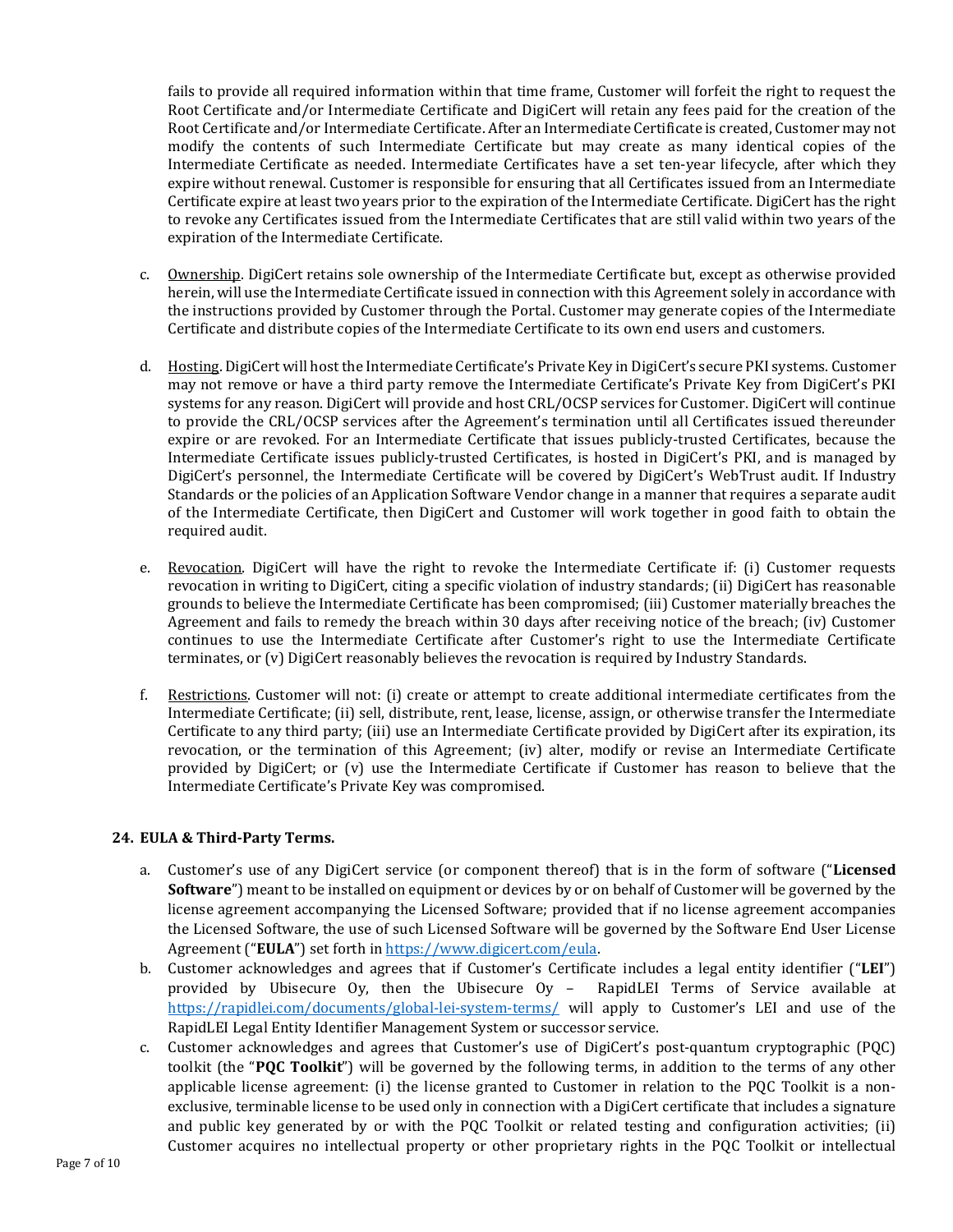property related to it; (iii) Customer will not reverse engineer, translate, disassemble, decompile, decrypt or deconstruct the PQC Toolkit; (iv) Customer will cease use of the PQC Toolkit upon termination of the related services from DigiCert; (v) ISARA Corporation will not be liable to Customer for any damages whatsoever; (vi) Customer will import, export and re-use the PQC Toolkit only in accordance with applicable laws of the countries or territories in which the PQC Toolkit is used or imported or from which it is exported or reexported; (vii) DigiCert makes no warranties, express or implied, related to the PQC Toolkit on behalf of ISARA Corporation; and (viii) Customer will not alter any copyright, trademark or patent notice included in or with the PQC Toolkit or any related materials.

- d. If Customer acquires Thales, Gemalto or SafeNet product or services from DigiCert, then Customer's use of such product or service will be subject to the Thales End User License Agreement available at [https://cpl.thalesgroup.com/legal,](https://cpl.thalesgroup.com/legal) and purchase of Thales' cloud-based services through DigiCert will be subject to the terms available at [https://www6.thalesgroup.com/service-specific-terms.](https://www6.thalesgroup.com/service-specific-terms)
- **25. Flow-Down Requirements.** Customer must not monitor, interfere with, reverse engineer the technical implementation of, or otherwise knowingly compromise the security of any DigiCert system or software, and must impose the same restriction on its appointed manufacturers, if any.

#### <span id="page-7-0"></span>**26. Microsoft-Required Supplemental Obligations**.

- a. If Customer uses the Microsoft Auto Enrollment component, then the following MICROSOFT REQUIRED SUPPLEMENTAL OBLIGATIONS will apply:
- b. Disclaimer of Warranties. MICROSOFT AND ITS AFFILIATES MAKE NO WARRANTIES, EXPRESS, IMPLIED OR STATUTORY AS TO THE SERVER SOFTWARE PROVIDED HEREUNDER ("**SERVER SOFTWARE**"), AND HAVE NO RESPONSIBILITY FOR ITS PERFORMANCE OR FAILURE TO PERFORM. AS TO MICROSOFT, THE SERVER SOFTWARE IS PROVIDED AS IS AND WITH ALL FAULTS, AND MICROSOFT AND ITS AFFILIATES HEREBY DISCLAIM ALL OTHER WARRANTIES, DUTIES AND CONDITIONS, EITHER EXPRESS, IMPLIED OR STATUTORY, INCLUDING, BUT NOT LIMITED TO, ANY (IF ANY) IMPLIED WARRANTIES, CONDITIONS OF MERCHANTABILITY, OF FITNESS FOR A PARTICULAR PURPOSE, OF RELIABILITY OR AVAILABILITY, ALL WITH REGARD TO THE SERVER SOFTWARE. ALSO, MICROSOFT AND ITS AFFILIATES MAKE NO WARRANTY OR CONDITION OF TITLE, QUIET ENJOYMENT, CORRESPONDENCE TO DESCRIPTION OR NON-INFRINGEMENT WITH REGARD TO THE SERVER SOFTWARE.
- c. Exclusion of Certain Damages. TO THE MAXIMUM EXTENT PERMITTED BY APPLICABLE LAW, IN NO EVENT SHALL MICROSOFT BE LIABLE FOR ANY SPECIAL, INCIDENTAL, PUNITIVE, INDIRECT, OR CONSEQUENTIAL DAMAGES WHATSOEVER (INCLUDING, BUT NOT LIMITED TO, DAMAGES FOR LOSS OF PROFITS OR CONFIDENTIAL OR OTHER INFORMATION, FOR BUSINESS INTERRUPTION, FOR PERSONAL INJURY, FOR LOSS OF PRIVACY, FOR FAILURE TO MEET ANY DUTY INCLUDING OF GOOD FAITH OR OF REASONABLE CARE, FOR NEGLIGENCE, AND FOR ANY OTHER PECUNIARY OR OTHER LOSS WHATSOEVER) ARISING OUT OF OR IN ANY WAY RELATED TO THE USE OF OR INABILITY TO USE THE SERVER SOFTWARE, THE PROVISION OF OR FAILURE TO PROVIDE SUPPORT OR OTHER SERVICES, INFORMATION, SOFTWARE, AND RELATED CONTENT THROUGH THE SERVER SOFTWARE OR OTHERWISE ARISING OUT OF THE USE OF THE SERVER SOFTWARE, OR OTHERWISE UNDER OR IN CONNECTION WITH ANY OF THESE SERVICE DESCRIPTION TERMS AND CONDITIONS, EVEN IN THE EVENT OF THE FAULT, TORT (INCLUDING NEGLIGENCE), STRICT LIABILITY, BREACH OF CONTRACT OR BREACH OF WARRANTY OF MICROSOFT, AND EVEN IF MICROSOFT HAS BEEN ADVISED OF THE POSSIBILITY OF SUCH DAMAGES.
- d. Server Software Requirements. Customer may use only one (1) copy (unless otherwise specified in the applicable Order) of the Server Software provided hereunder as specified in the documentation accompanying this software, and only to interoperate or communicate with native Microsoft Windows 2000 Professional , Windows XP Home or Professional, or Vista client operating systems (or any successors thereto). Customer may not use the Server Software on a Personal Computer under any circumstances. For purposes of the foregoing, a "**Personal Computer**" means any computer configured so that its primary purpose is for use by one person at a time and that uses a video display and keyboard.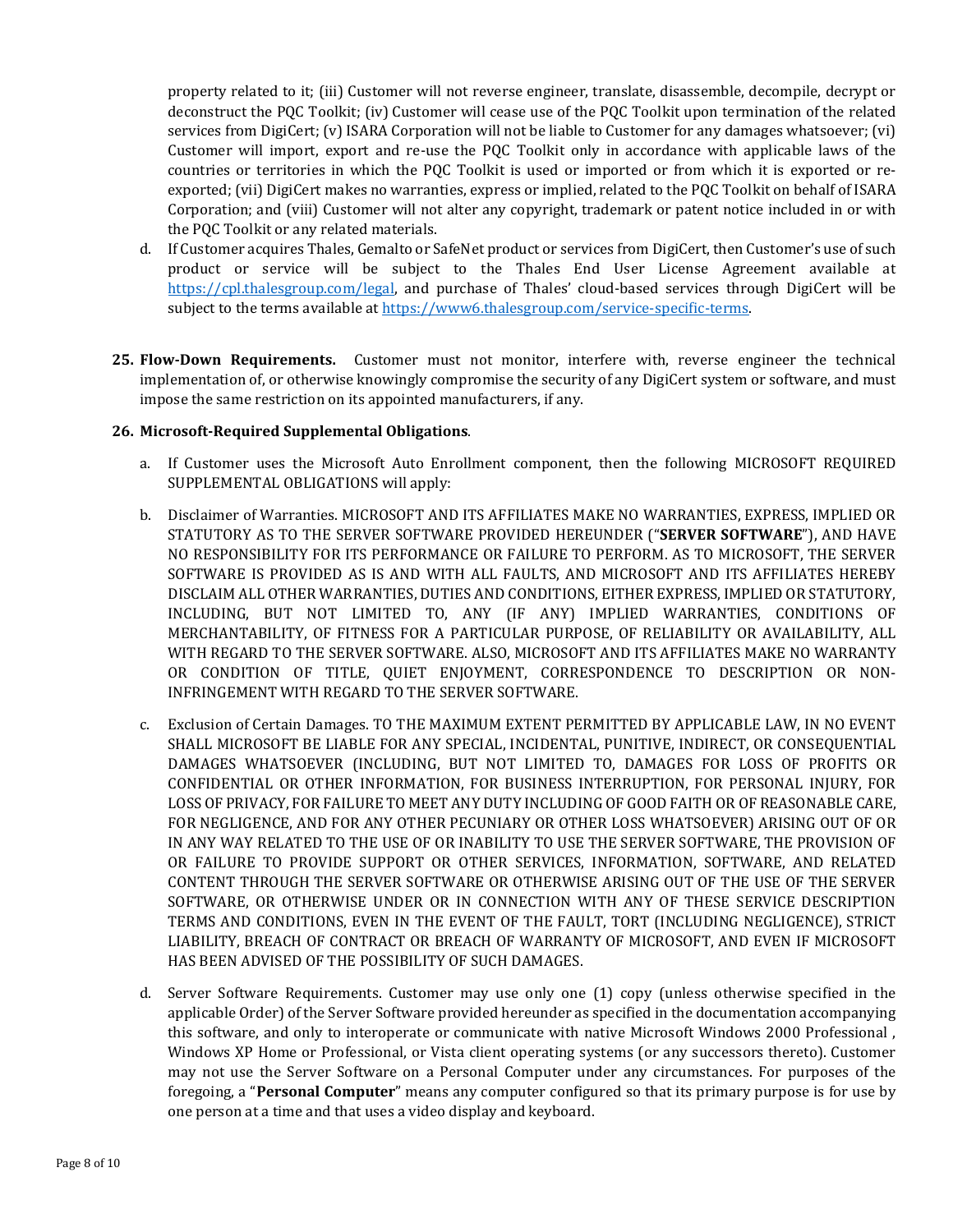- e. Third Party Beneficiary. Notwithstanding any inconsistent terms of the Agreement, Customer hereby agrees that Microsoft Corporation, as a licensor of intellectual property included in the Server Software, is intended to be a third party beneficiary of the terms and conditions of this Section [26](#page-7-0) with rights to enforce any terms herein that affect any included Microsoft intellectual property or other Microsoft interest related to the terms hereof.
- f. Server Class 2. If Customer has elected the Server Class 2, Customer may use the Server Software on a server that (a) contains not more than four (4) processors, where each such processor has a maximum of thirty-two (32) bits and four (4) gigabytes of RAM, and (b) is not capable of having memory added, changed or removed without the requirement that the server on which it is running be rebooted ("**Hot Swapping Capabilities**"). Customer may not use the Server Software in conjunction with any software that supports Hot Swapping Capabilities or Clustering Capabilities, where "**Clustering Capabilities**" means the ability to allow a group of servers to function as a single high-availability platform for running applications using application failover between Server nodes in the group.
- g. Audit Rights. DigiCert may audit Customer and inspect Customer's facilities and procedures during regular business hours at Customer premises upon not less than fourteen (14) days' notice to verify Customer's compliance with all terms and conditions hereof. Notwithstanding any inconsistent terms of the Agreement (including without limitation any confidentiality provisions), should Customer refuse to undergo such audit and DigiCert has reason to believe Customer may not be in compliance with the Service Description terms and conditions, Customer agrees that DigiCert may disclose (i) Customer's identity to Relying Parties and Application Software Vendors and (ii) the basis for DigiCert's belief of noncompliance.
- h. Multiplexing Devices. Hardware or software that reduces the number of users directly accessing or using services provided by the Server Software does not reduce the number of users deemed to be accessing or using services provided by the Server Software. The number of users accessing or using the Server Software is equal to the number of users who access or use, either directly or through a Multiplexing Device, services provided by (a) the Server Software or (b) any other software or system where the authentication or authorization for such software or system is provided by the Server Software (an "**Other Authenticated System**"). As used here, a "**Multiplexing Device**" means any hardware or software that provides or obtains access, directly or indirectly, to services provided by the Server Software or any Other Authenticated System to or on behalf of multiple other users through a reduced number of connections.
- i. Windows CAL Requirement. Customer must acquire and dedicate a separate Windows CAL for each user that is accessing or using, either directly or through or from a Multiplexing Device, services provided by the Server Software or any Other Authenticated System. A "**Windows CAL**" means (a) a Windows Device Client Access License ("**CAL**"), or a Windows User CAL, in either case for a Microsoft Windows Server 2003 (Standard Edition, Enterprise Edition, or Datacenter Edition) server operating system product (or any successors thereto) ("**Windows Server**"); or (b) a Microsoft Core CAL that provides an individual person or electronic device with rights to access and use Windows Server, in either of (a) or (b) above that Customer has acquired for use with one or more such Microsoft Windows Server operating system products or electronic device and that is used on a per user or per device basis.

## **27. Adobe-Required Supplemental Obligations**

If Customer is issued Adobe Signing Certificates, Customer agrees to:

a. Adhere to the Adobe Systems Inc. AATL Certificate Policy 2.0 currently available at [https://helpx.adobe.com/content/dam/help/en/acrobat/kb/approved-trust-list2/\\_jcr\\_content/main](https://helpx.adobe.com/content/dam/help/en/acrobat/kb/approved-trust-list2/_jcr_content/main-pars/download-section/download-1/aatl_technical_requirements_v2.0.pdf)[pars/download-section/download-1/aatl\\_technical\\_requirements\\_v2.0.pdf](https://helpx.adobe.com/content/dam/help/en/acrobat/kb/approved-trust-list2/_jcr_content/main-pars/download-section/download-1/aatl_technical_requirements_v2.0.pdf) which includes, but is not limited to: (1) only generating and storing Key Sets for Adobe Signing Certificates on a FIPS 140-2 Level 2 device; and (2) upon enrollment of a new account, or at any time a new AATL Certificate enrollment is initiated for a subscriber, providing accurate and true information to DigiCert which requires (A) an account administrator to carry out strong identity proofing based on a face to face meeting with DigiCert or on a procedure that provides an equivalent assurance (e.g. by means of a secure video communication), (B) an account administrator to carry out strong identity proofing based on a face to face meeting with its subscribers (i.e. endusers), and store the recording locally to support audits, until DigiCert provides an online mechanism for